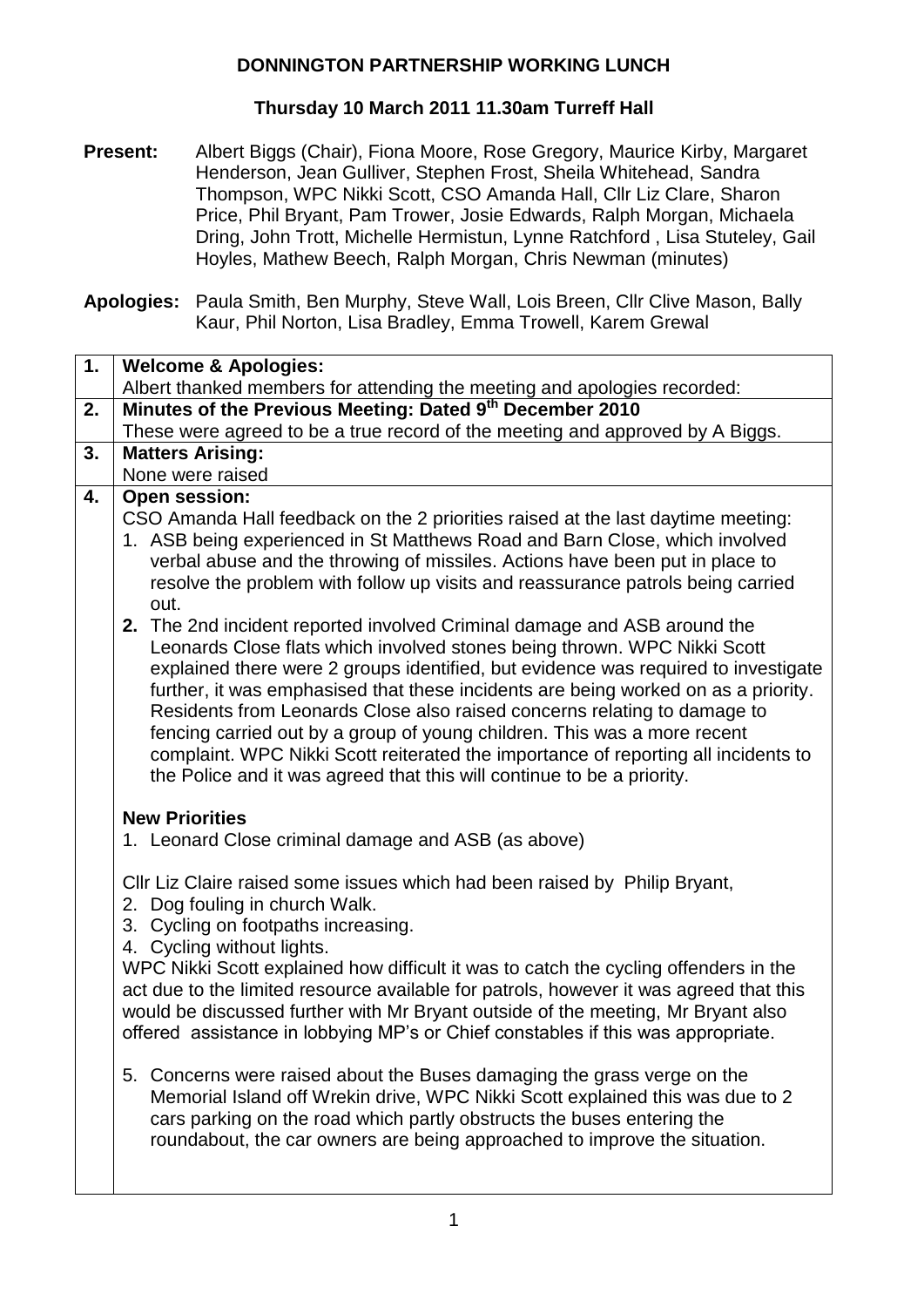|                | 6. Margaret Henderson raised a concern relating to the unloading of goods vehicles<br>at the front of the CO-OP, this was considered to be unsafe for the general public,<br>WPC Nikki Scott agreed to contact the CO-OP Manager to resolve the issue.                                                                                                                                                                                                       |
|----------------|--------------------------------------------------------------------------------------------------------------------------------------------------------------------------------------------------------------------------------------------------------------------------------------------------------------------------------------------------------------------------------------------------------------------------------------------------------------|
|                | Representatives from the WHT raised 1 concern<br>7. Vehicles going through the no entry access to Hawthorn Road.                                                                                                                                                                                                                                                                                                                                             |
|                | <b>Comments from the meeting</b>                                                                                                                                                                                                                                                                                                                                                                                                                             |
|                | The WHT have noticed an increased number of requests for garages from<br>$\bullet$<br>residents, which appeared to be driven by the number of incidents, reported of<br>criminal damage and arson in the area.                                                                                                                                                                                                                                               |
|                | Josie Edwards asked for clarification relating to the spike and also the trend in<br>٠<br>ASB figures reported. WPC Nikki Scott explained this was influenced by the<br>number of incidents relating to the recent bad weather and the number of<br>snowball throwing incidents. It was emphasised that Donnington is a priority area<br>for targeting ASB and the overall trend is reducing thanks to the support from the<br>various agencies in the area. |
| 5a             | Guest Speaker John Trott from the National Census.                                                                                                                                                                                                                                                                                                                                                                                                           |
|                | John gave a brief overview of the importance of completing the census and what                                                                                                                                                                                                                                                                                                                                                                               |
|                | help is available.                                                                                                                                                                                                                                                                                                                                                                                                                                           |
|                |                                                                                                                                                                                                                                                                                                                                                                                                                                                              |
|                | The information will be used for;<br>Future planning decisions,<br>$\bullet$                                                                                                                                                                                                                                                                                                                                                                                 |
|                | Education,<br>$\bullet$                                                                                                                                                                                                                                                                                                                                                                                                                                      |
|                | Hospitals + Health,<br>$\bullet$                                                                                                                                                                                                                                                                                                                                                                                                                             |
|                | Transport,<br>$\bullet$                                                                                                                                                                                                                                                                                                                                                                                                                                      |
|                | Care for the elderly,<br>$\bullet$                                                                                                                                                                                                                                                                                                                                                                                                                           |
|                | Marketing for consumer services etc,<br>$\bullet$                                                                                                                                                                                                                                                                                                                                                                                                            |
|                |                                                                                                                                                                                                                                                                                                                                                                                                                                                              |
|                | It was emphasised that the completion of the forms can be tracked to establish who                                                                                                                                                                                                                                                                                                                                                                           |
|                | has submitted their information and who requires chasing by the collectors team.                                                                                                                                                                                                                                                                                                                                                                             |
|                | After the $6th$ of May anyone who hasn't completed the forms will be contacted.<br>Help available;                                                                                                                                                                                                                                                                                                                                                           |
|                | Local drop in days at various locations in the area.                                                                                                                                                                                                                                                                                                                                                                                                         |
|                | Help line 03000201101                                                                                                                                                                                                                                                                                                                                                                                                                                        |
|                | Website www.census.gov.uk                                                                                                                                                                                                                                                                                                                                                                                                                                    |
|                |                                                                                                                                                                                                                                                                                                                                                                                                                                                              |
| 5 <sub>b</sub> | Guest Speaker Jean Gulliver – update on the configuration of the Hospitals                                                                                                                                                                                                                                                                                                                                                                                   |
|                | Jean outlined the progress to date, the PCT is leading the consultation to obtain<br>views from all areas of the community, the consultation period ends March 14 <sup>th</sup> 2011.                                                                                                                                                                                                                                                                        |
|                | The main goal is to retain the Main hospital services within the Shropshire Area.                                                                                                                                                                                                                                                                                                                                                                            |
|                |                                                                                                                                                                                                                                                                                                                                                                                                                                                              |
|                | There are 4 options being considered;                                                                                                                                                                                                                                                                                                                                                                                                                        |
|                | 1. Do nothing and maintain services as they are- This is likely to result in<br>services moving outside of the area.                                                                                                                                                                                                                                                                                                                                         |
|                | <b>2.</b> Move some services from PRH to RSH and vice-versa – This is PCT's<br>preferred option.                                                                                                                                                                                                                                                                                                                                                             |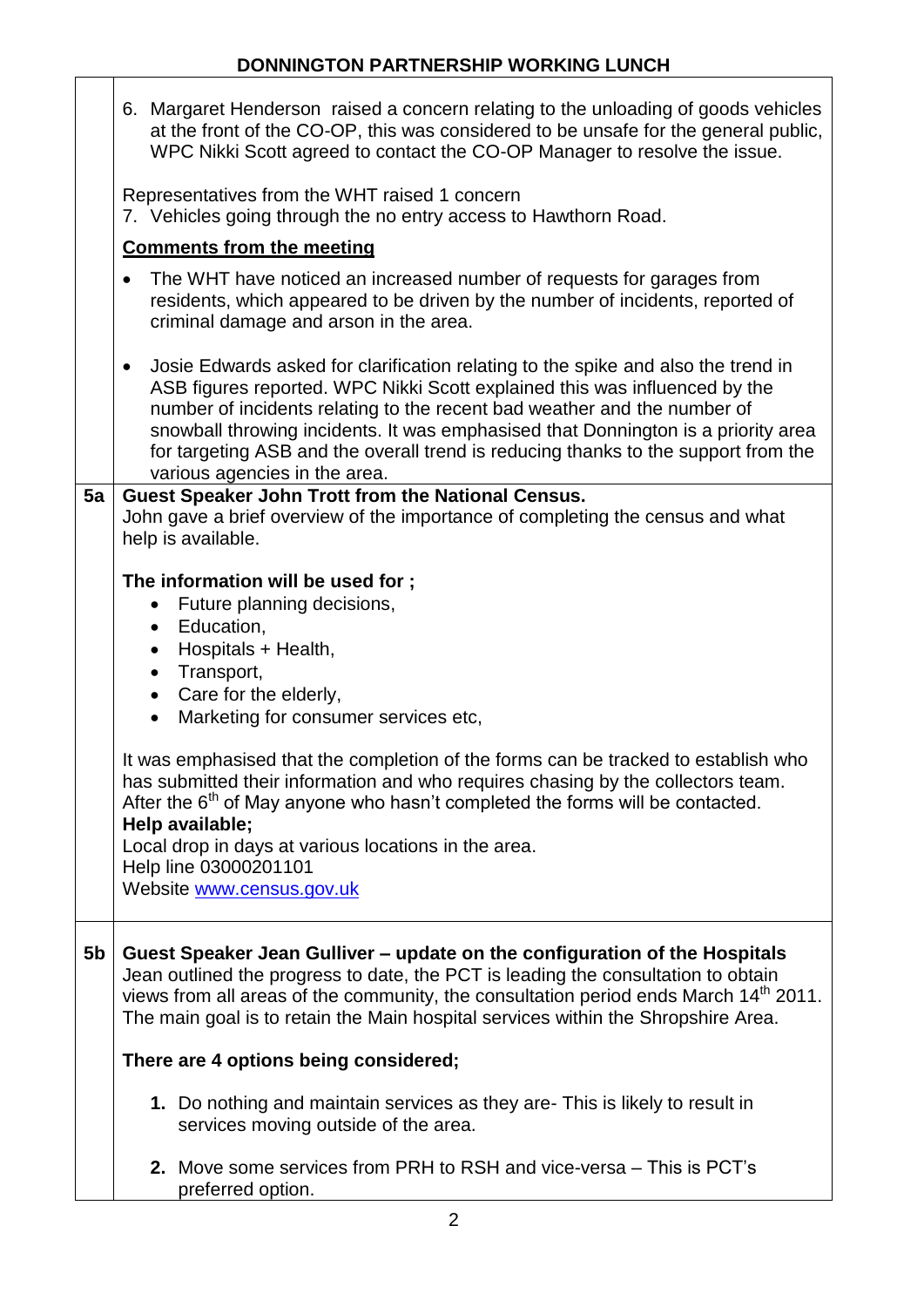# **DONNINGTON PARTNERSHIP WORKING LUNCH**

- **3.** Concentrate all services on one site This would mean building a brand new hospital however no funds are available.
- **4.** Concentrate major inpatient and emergency activity on one site- This would lead to an unbalanced work load across the sites and is not affordable or feasible.

Jean handed out information packs to the meeting and requested that any completed Feedback forms should be returned post or completed online by 14<sup>th</sup> March 2011.

# **6. Working Groups Update:**

#### **Lifelong Learning Centre: Sharon Price**

It was reported that the following 5 week Taster courses are available;

| Course                 | $^\mathsf{T}$ ime | Date                   |
|------------------------|-------------------|------------------------|
| Jewellery Making       | 10.00-12.00       | 25 <sup>th</sup> March |
| <b>Holiday Spanish</b> | 10.00-12.00       | <b>After Easter</b>    |

#### **Census**

| Date                       | Time          |
|----------------------------|---------------|
| Mon 28 <sup>th</sup> March | $9.00 - 3.00$ |
| Wed 30 <sup>th</sup> March | 9.00-12.00    |
| Mon $4th$<br>April         | $9.00 - 3.00$ |
| Wed $6^{th}$<br>April      | 12.00-3.00    |

Bingo fundraiser 5<sup>th</sup> April 7.00 p.m.

--------------------------------------------------------------------------------------------------------------

# **C&YP: Maurice Kirby**

#### **Youth Service:**

All youth clubs running well, with an influx of new members, now up to 25 attending some sessions. There are some issues of behaviour around the youth Club which is being supported by Amanda.

12 young people went on a residential to old vicarage centre at Stottesdon with activities such as Caving, joisting, zip wire and orienteering, Relationship building, Teamwork and confidence were enhanced as a result, all enjoyed the experience.

# **Play/Sports facilities:**

The play area and new Ball court are now complete on Donnington Rec. The Wrekin riders are organising a free BMX coaching session on Broadoaks track every Saturday throughout April (11.00 -12.00).

The new Skate park funding is still under discussion with the Fairshare lottery fund and a meeting with a lottery assessor is due to take place next week, unfortunately the grant application from Asda for this project was unsuccessful.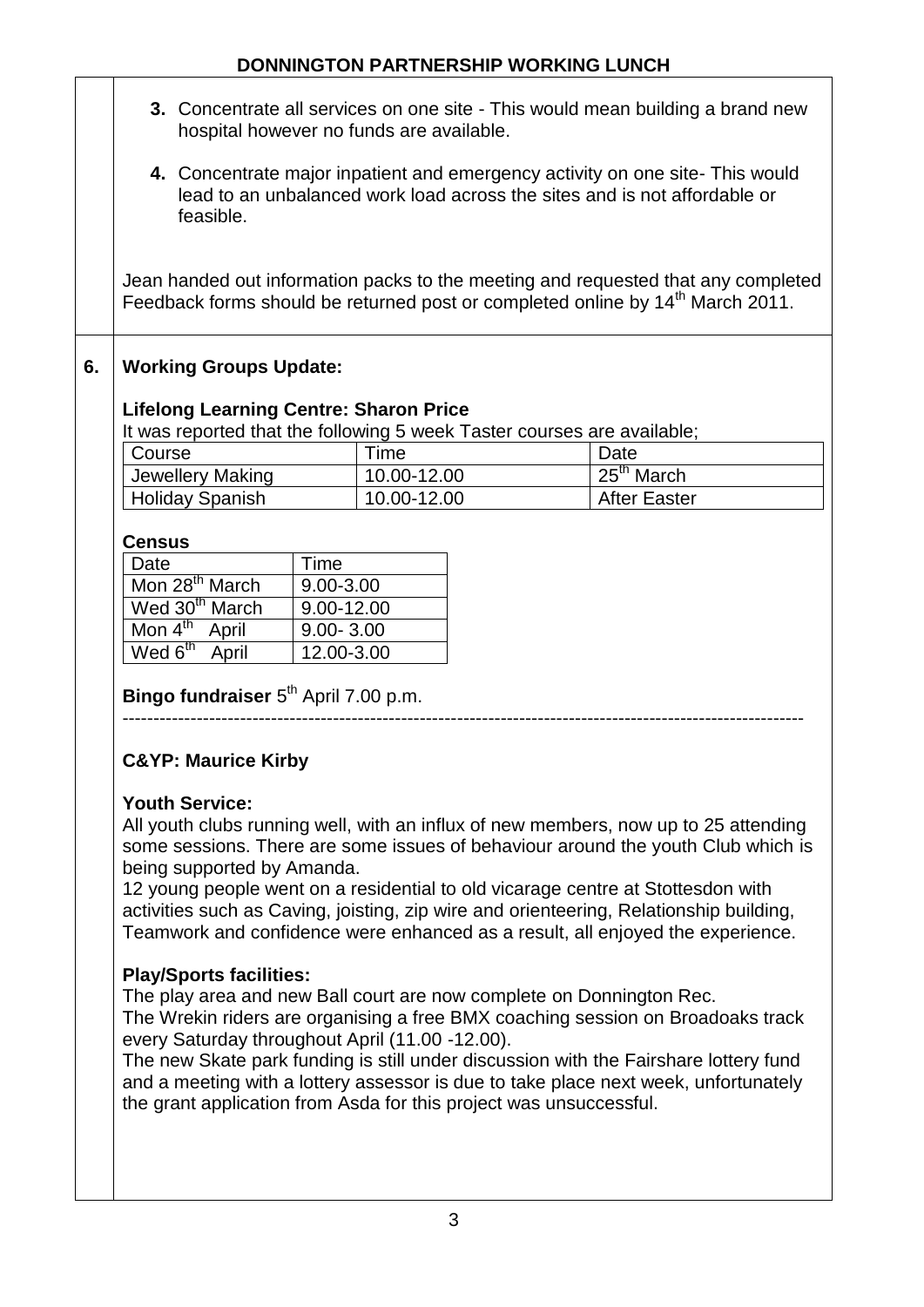| <b>Community Safety, Housing &amp; the Environment: Nikki Scott</b>                                                                                                                                                                                                                                                                            |
|------------------------------------------------------------------------------------------------------------------------------------------------------------------------------------------------------------------------------------------------------------------------------------------------------------------------------------------------|
| 1. A general improvement has been identified in resident confidence levels from<br>25% - 52%.                                                                                                                                                                                                                                                  |
| 2. Temporary gate barrier now in place in alleyway between Cordingley Way and<br>Park road.                                                                                                                                                                                                                                                    |
| 3. The improvement in Anti-social behaviour figures was attributed to a lot of<br>targeted work between the Police and the Wrekin Housing Trust.                                                                                                                                                                                               |
| 4. Columbine Way issues concerning an alleyway were discussed at a recent<br>residents meeting along with TWC, Police and Parish council, it was<br>established that the current level of usage did not warrant temporary gating<br>however funds have been made available to install some new barriers in the<br>alleyway and temporary CCTV. |
| 5. Evening PACT meetings will no longer continue due to dwindling numbers<br>attending from the general public, also availability of resource from the Police<br>and council staff. In future residents meetings will be arranged when there are<br>street issues or problems, so these will occur as and when necessary.                      |
| Healthy Donnington Project; Presented by Fiona Moore.                                                                                                                                                                                                                                                                                          |
| 1. Green Gym 19 <sup>th</sup> and 29 <sup>th</sup> May path improvement in Central Hall off<br>Oakengates road contact Cliff Hallam if interested.                                                                                                                                                                                             |
| 2. Two new Zumba classes starting Wednesday 30 <sup>th</sup> March 'Donnington<br>Methodist church 6-7 pm and 7.15 and 8.15pm                                                                                                                                                                                                                  |
| 3. Health trainer service offering Health + Support in Donnington.                                                                                                                                                                                                                                                                             |
| 4. Why Weight sessions running at 'Donnington Methodist church free via GP<br>referral.                                                                                                                                                                                                                                                        |
| 5. Walk about Wrekin still going well, running on Tuesday at 10-15am starting at<br>Asda.                                                                                                                                                                                                                                                      |
| 6. NHS fit for men Tuesday and Thursday evening at 7pm.                                                                                                                                                                                                                                                                                        |
| 7. New free Community Development and Health curse starting 17 <sup>th</sup> march at<br>the Ketley Community Centre 12.30 pm -3.30pm                                                                                                                                                                                                          |
|                                                                                                                                                                                                                                                                                                                                                |
| Anyone interested in any of the above call 217474                                                                                                                                                                                                                                                                                              |
| <b>Young families Groups: Nothing to report</b>                                                                                                                                                                                                                                                                                                |
|                                                                                                                                                                                                                                                                                                                                                |
| <b>Older People: Rose Gregory</b><br>Rose explained that the Community Café were developing a cook book and asked                                                                                                                                                                                                                              |